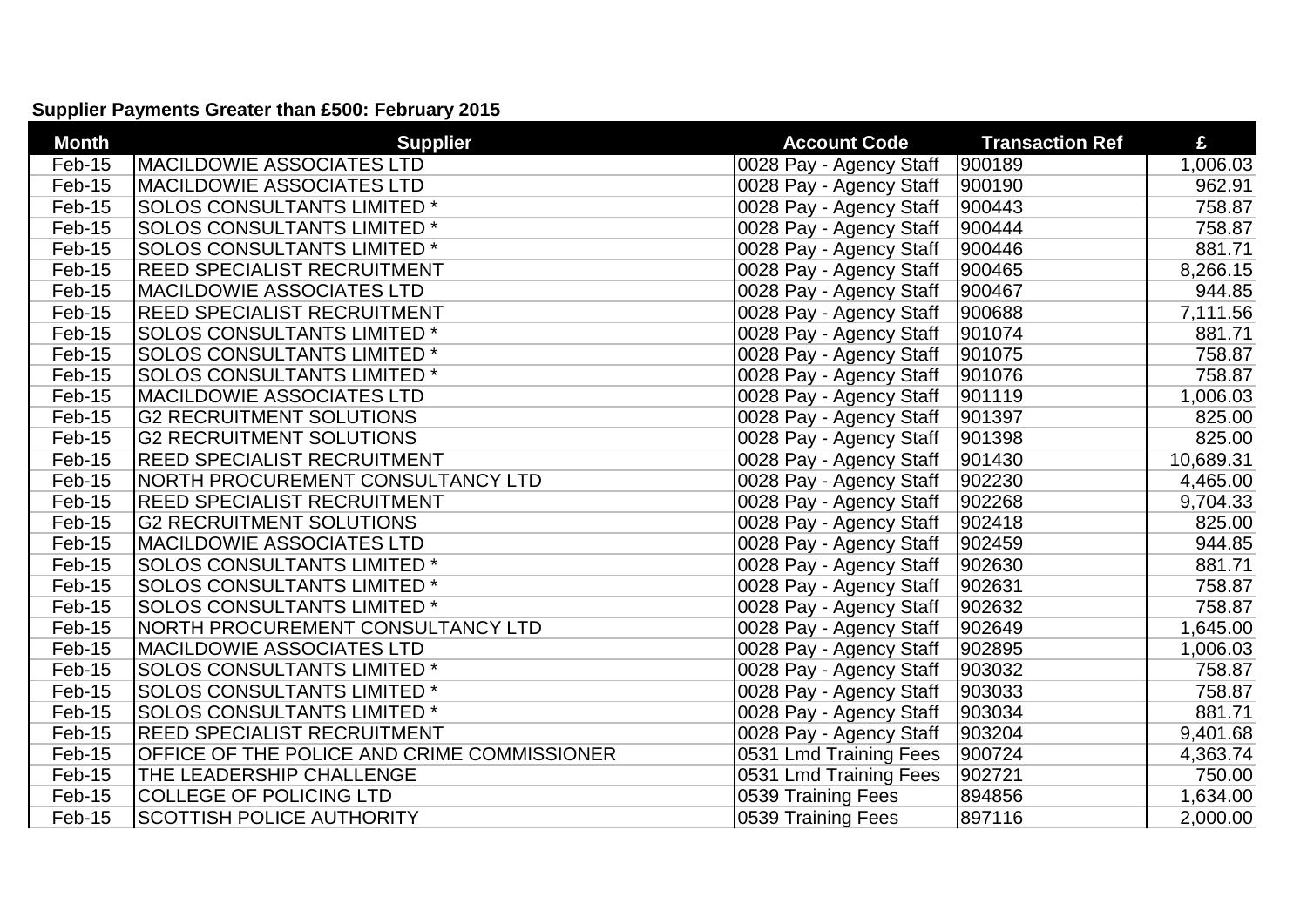| Feb-15 | <b>BETH SHALOM LTD</b>                               | 0539 Training Fees        | 900173 | 700.00    |
|--------|------------------------------------------------------|---------------------------|--------|-----------|
| Feb-15 | <b>COLLEGE OF POLICING LTD</b>                       | 0539 Training Fees        | 900517 | 4,740.00  |
| Feb-15 | <b>PATRICK WADE</b>                                  | 0539 Training Fees        | 900526 | 2,545.00  |
| Feb-15 | <b>QA LTD</b>                                        | 0539 Training Fees        | 900730 | 1,348.00  |
| Feb-15 | <b>QA LTD</b>                                        | 0539 Training Fees        | 900806 | 2,589.00  |
| Feb-15 | <b>COLLEGE OF POLICING LTD</b>                       | 0539 Training Fees        | 901149 | 2,040.00  |
| Feb-15 | <b>CROWN COMMERCIAL SERVICE</b>                      | 0539 Training Fees        | 901444 | 1,500.00  |
| Feb-15 | <b>QA LTD</b>                                        | 0539 Training Fees        | 902438 | 2,316.25  |
| Feb-15 | <b>IOL EDUCATIONAL TRUST</b>                         | 0539 Training Fees        | 902653 | 813.00    |
| Feb-15 | <b>PINK ELEPHANT EMEA LTD</b>                        | 0539 Training Fees        | 903027 | 1,885.70  |
| Feb-15 | <b>HECKLER &amp; KOCH GREAT BRITAIN</b>              | 0539 Training Fees        | 903317 | 1,250.00  |
| Feb-15 | <b>NCC PENSION FUND</b>                              | 0585 Pension Strain       | 900564 | 27,089.39 |
|        |                                                      | 1056 Fabric Reactive Non- |        |           |
| Feb-15 | <b>FWP MECHANICAL LTD</b>                            | Structural                | 902534 | 665.26    |
|        |                                                      | 1060 Fabric Minor Works   |        |           |
| Feb-15 | <b>ERUMA SECURITY INTERNATIONAL</b>                  | Internal                  | 898296 | 3,560.00  |
|        |                                                      | 1060 Fabric Minor Works   |        |           |
| Feb-15 | <b>FWP MECHANICAL LTD</b>                            | Internal                  | 901601 | 969.22    |
|        |                                                      | 1065 Engineering          |        |           |
| Feb-15 | ATTENBOROUGH INDUSTRIAL DOORS LTD                    | <b>Planned Mechanical</b> | 902680 | 1,924.00  |
|        |                                                      | 1066 Engineering          |        |           |
| Feb-15 | <b>CONSULT 47</b>                                    | <b>Planned Electrical</b> | 902196 | 577.50    |
|        |                                                      | 1066 Engineering          |        |           |
| Feb-15 | <b>HEATHEROSE LIMITED</b>                            | <b>Planned Electrical</b> | 903386 | 550.00    |
|        |                                                      | 1067 Engineering          |        |           |
| Feb-15 | <b>FIRE SAFETY SERVICES</b>                          | <b>Planned Fire</b>       | 901053 | 2,295.00  |
|        |                                                      | 1070 Engine'Ing Reactive  |        |           |
| Feb-15 | <b>BOWERS ELECTRICALS LTD</b>                        | Mechanical                | 900667 | 2,600.00  |
|        |                                                      | 1070 Engine'Ing Reactive  |        |           |
| Feb-15 | <b>HILL BROS NOTTINGHAM LTD</b>                      | Mechanical                | 900818 | 1,819.05  |
|        |                                                      | 1070 Engine'Ing Reactive  |        |           |
| Feb-15 | <b>MANSFIELD REFRIGERATION &amp; AIR COND CO LTD</b> | Mechanical                | 900855 | 559.00    |
|        |                                                      | 1070 Engine'Ing Reactive  |        |           |
| Feb-15 | <b>LIFTWORK SERVICES LTD</b>                         | Mechanical                | 901720 | 2,779.95  |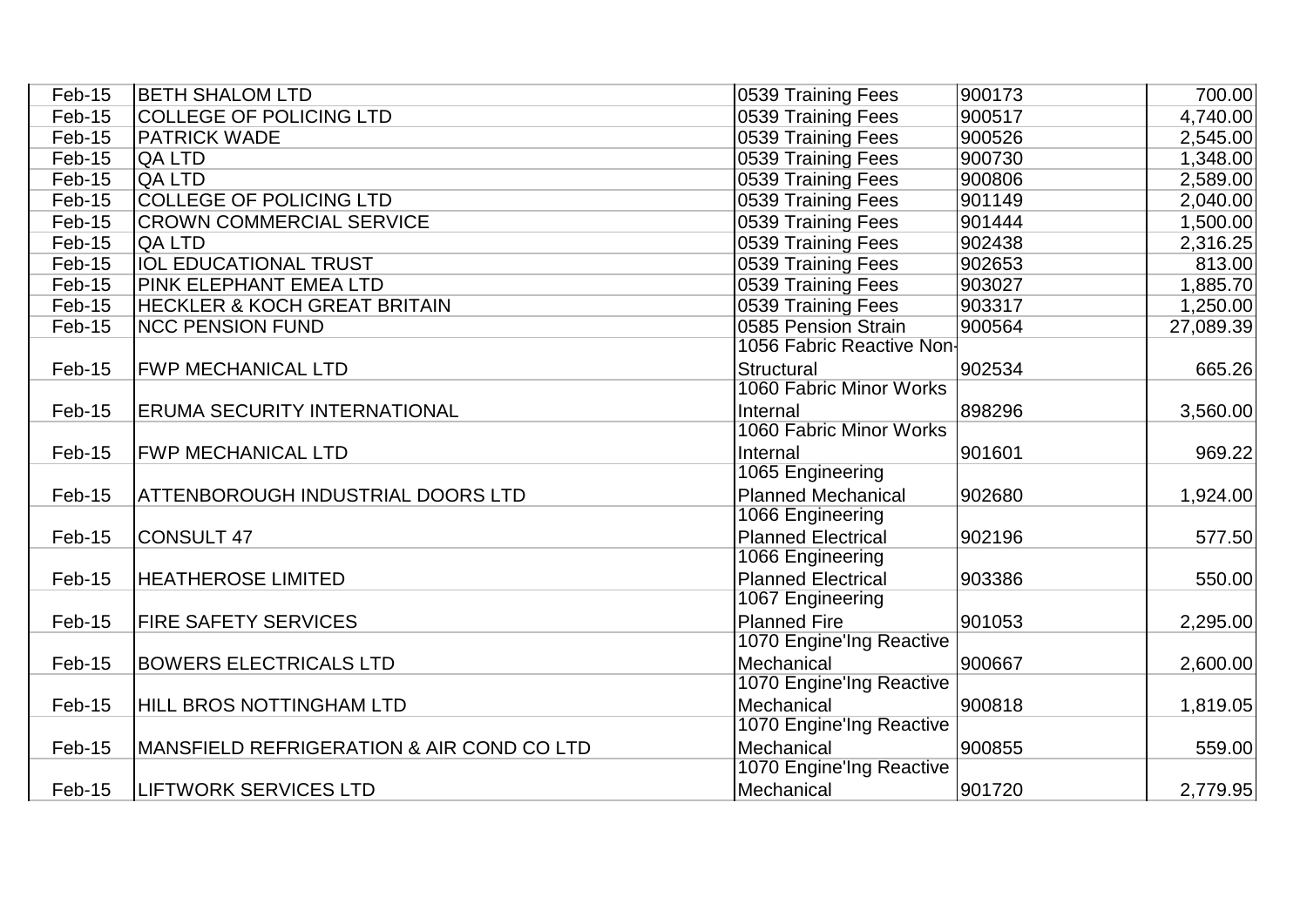|        |                                                       | 1070 Engine'Ing Reactive  |        |           |
|--------|-------------------------------------------------------|---------------------------|--------|-----------|
| Feb-15 | ATTENBOROUGH INDUSTRIAL DOORS LTD                     | Mechanical                | 902521 | 571.00    |
|        |                                                       | 1070 Engine'Ing Reactive  |        |           |
| Feb-15 | MANSFIELD REFRIGERATION & AIR COND CO LTD             | Mechanical                | 902529 | 1,073.00  |
|        |                                                       | 1070 Engine'Ing Reactive  |        |           |
| Feb-15 | <b>FWP MECHANICAL LTD</b>                             | Mechanical                | 902562 | 1,453.13  |
|        |                                                       | 1070 Engine'Ing Reactive  |        |           |
| Feb-15 | <b>IMANSFIELD REFRIGERATION &amp; AIR COND CO LTD</b> | Mechanical                | 902970 | 2,831.00  |
|        |                                                       | 1070 Engine'Ing Reactive  |        |           |
| Feb-15 | <b>ASHWELL MAINTENANCE LTD</b>                        | Mechanical                | 903387 | 1,043.66  |
|        |                                                       | 1070 Engine'Ing Reactive  |        |           |
| Feb-15 | ATTENBOROUGH INDUSTRIAL DOORS LTD                     | Mechanical                | 903408 | 4,969.00  |
|        |                                                       | 1071 Engine'Ing Reactive  |        |           |
| Feb-15 | TOTAL INTEGRATED SOLUTIONS LTD                        | Electrical                | 900862 | 4,872.00  |
|        |                                                       | 1071 Engine'Ing Reactive  |        |           |
| Feb-15 | TOTAL INTEGRATED SOLUTIONS LTD                        | Electrical                | 902523 | 780.00    |
|        |                                                       | 1071 Engine'Ing Reactive  |        |           |
| Feb-15 | <b>FWP MECHANICAL LTD</b>                             | Electrical                | 902562 | 968.76    |
|        |                                                       | 1071 Engine'Ing Reactive  |        |           |
| Feb-15 | <b>SLATER ELECTRICAL SERVICES LTD</b>                 | Electrical                | 902975 | 1,910.00  |
| Feb-15 | <b>BRITISH GAS BUSINESS (OXFORD)</b>                  | 1105 Energy - Electricity | 900238 | 38,739.97 |
| Feb-15 | <b>EASY MOVE PROPERTY MANAGEMENT &amp; LETTINGS *</b> | 1105 Energy - Electricity | 900687 | 664.15    |
| Feb-15 | <b>EDF ENERGY</b>                                     | 1105 Energy - Electricity | 901109 | 27,327.71 |
| Feb-15 | <b>EDF ENERGY</b>                                     | 1105 Energy - Electricity | 901110 | 3,492.27  |
| Feb-15 | <b>EDF ENERGY</b>                                     | 1105 Energy - Electricity | 901111 | 13,792.00 |
| Feb-15 | <b>BRITISH GAS BUSINESS (CAMBERLEY)</b>               | 1105 Energy - Electricity | 901421 | 3,270.55  |
| Feb-15 | <b>EDF ENERGY</b>                                     | 1105 Energy - Electricity | 901849 | 1,095.90  |
| Feb-15 | <b>EDF ENERGY</b>                                     | 1105 Energy - Electricity | 901850 | 653.83    |
| Feb-15 | <b>BRITISH GAS BUSINESS (CAMBERLEY)</b>               | 1105 Energy - Electricity | 902167 | 801.06    |
| Feb-15 | <b>BRITISH GAS BUSINESS (CAMBERLEY)</b>               | 1105 Energy - Electricity | 902751 | 40,065.63 |
| Feb-15 | <b>CORONA ENERGY</b>                                  | 1106 Energy - Gas         | 901095 | 7,391.24  |
| Feb-15 | <b>CORONA ENERGY</b>                                  | 1106 Energy - Gas         | 901096 | 13,054.26 |
| Feb-15 | <b>CORONA ENERGY</b>                                  | 1106 Energy - Gas         | 901097 | 16,085.83 |
| Feb-15 | <b>CORONA ENERGY</b>                                  | 1106 Energy - Gas         | 901098 | 24,208.07 |
| Feb-15 | <b>BRITISH GAS BUSINESS (CAMBERLEY)</b>               | 1106 Energy - Gas         | 901411 | 2,613.35  |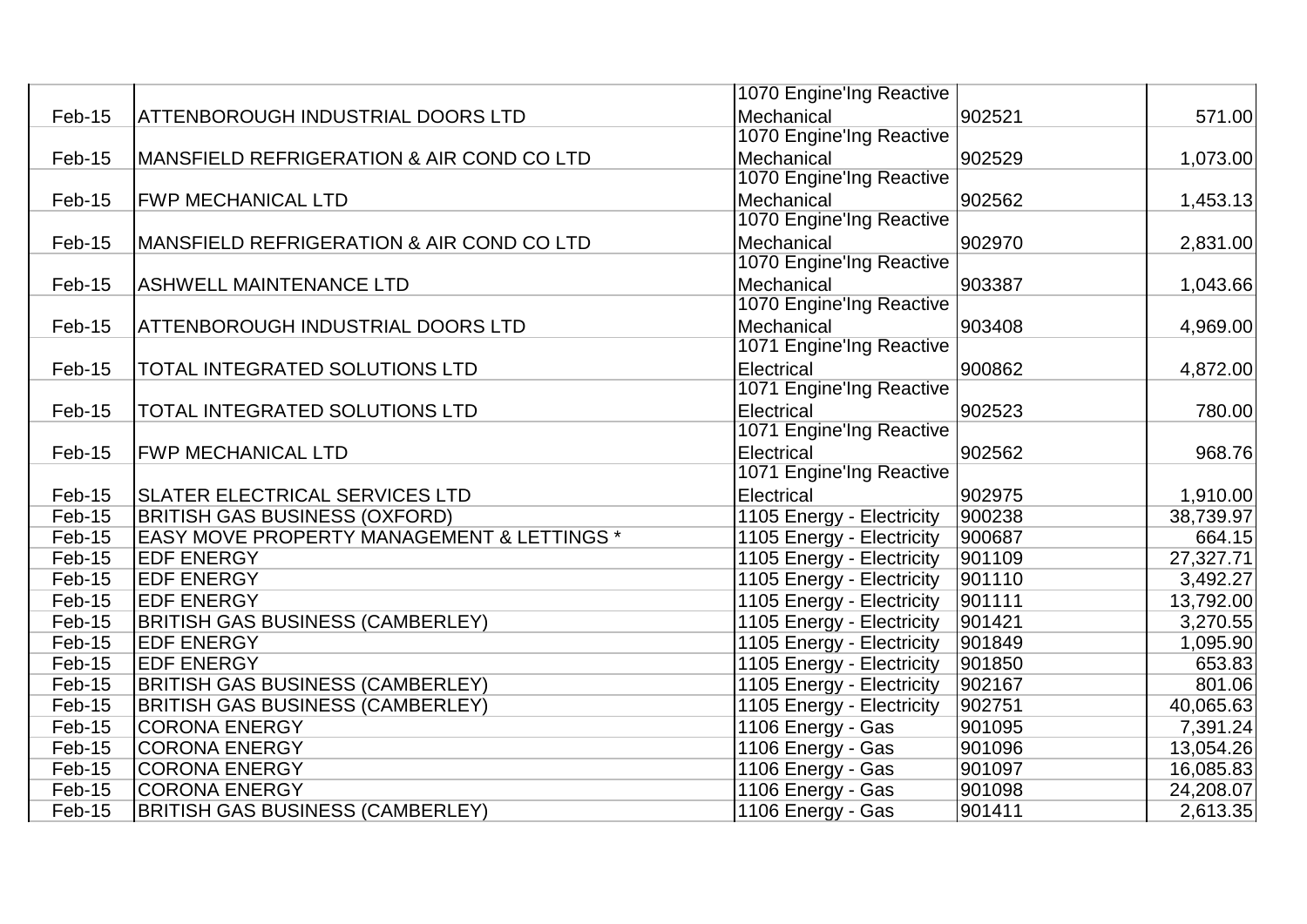| Feb-15   | <b>CORONA ENERGY</b>                            | 1106 Energy - Gas                | 901422 | 25,994.72 |
|----------|-------------------------------------------------|----------------------------------|--------|-----------|
| $Feb-15$ | <b>BRITISH GAS BUSINESS (CAMBERLEY)</b>         | 1106 Energy - Gas                | 901834 | 9,261.08  |
| $Feb-15$ | <b>BRITISH GAS TRADING LTD</b>                  | 1106 Energy - Gas                | 902274 | 870.87    |
| $Feb-15$ | <b>PACE FUELCARE LTD</b>                        | 1109 Energy - Oil                | 900129 | 927.20    |
| Feb-15   | <b>PACE FUELCARE LTD</b>                        | 1109 Energy - Oil                | 900131 | 936.94    |
| $Feb-15$ | <b>PACE FUELCARE LTD</b>                        | 1109 Energy - Oil                | 900149 | 1,846.40  |
| $Feb-15$ | <b>PACE FUELCARE LTD</b>                        | 1109 Energy - Oil                | 900660 | 2,219.64  |
| $Feb-15$ | <b>PACE FUELCARE LTD</b>                        | 1109 Energy - Oil                | 900661 | 676.48    |
| $Feb-15$ | <b>PACE FUELCARE LTD</b>                        | 1109 Energy - Oil                | 900662 | 2,232.62  |
| $Feb-15$ | <b>PACE FUELCARE LTD</b>                        | 1109 Energy - Oil                | 901743 | 1,992.75  |
| $Feb-15$ | <b>PACE FUELCARE LTD</b>                        | 1109 Energy - Oil                | 901744 | 511.51    |
| Feb-15   | <b>PACE FUELCARE LTD</b>                        | 1109 Energy - Oil                | 901745 | 1,801.58  |
| $Feb-15$ | <b>ARROW COUNTY SUPPLIES</b>                    | 1140 Cleaning - Materials 900783 |        | 537.16    |
| $Feb-15$ | <b>AUTOCLENZ LTD</b>                            | 1140 Cleaning - Materials 902715 |        | 738.00    |
| Feb-15   | <b>KIRK CONTRACTS</b>                           | 1141 Cleaning - Windows 900528   |        | 690.00    |
|          |                                                 | 1145 Cleaning - Contract         |        |           |
| Feb-15   | MITIE CLEANING & ENVIRONMENTAL SERVICES LTD     | Interior                         | 901410 | 49,739.31 |
| $Feb-15$ | SHRED-IT                                        | 1175 Waste - Confidential 897609 |        | 5,328.50  |
| $Feb-15$ | <b>SHRED-IT</b>                                 | 1175 Waste - Confidential 897707 |        | 4,595.50  |
| Feb-15   | <b>BIFFA WASTE SERVICES LTD</b>                 | 1176 Waste - Other               | 900281 | 560.52    |
| Feb-15   | <b>BASSETLAW DISTRICT COUNCIL</b>               | 1305 Rates/Council Tax           | 900195 | 589.63    |
| $Feb-15$ | <b>RUSHCLIFFE BOROUGH COUNCIL</b>               | 1305 Rates/Council Tax           | 902699 | 3,349.90  |
| $Feb-15$ | <b>RUSHCLIFFE BOROUGH COUNCIL</b>               | 1305 Rates/Council Tax           | 902700 | 2,376.61  |
| Feb-15   | <b>NOTTS &amp; CITY OF NOTTM FIRE BRIGADE *</b> | <b>1306 Rents</b>                | 899451 | 3,750.00  |
| $Feb-15$ | <b>THE MEETING PLACE</b>                        | <b>1306 Rents</b>                | 899841 | 4,200.00  |
| Feb-15   | <b>CRYSTAL 2 LIMITED</b>                        | <b>1306 Rents</b>                | 900172 | 4,251.51  |
| $Feb-15$ | <b>BEECHMAST LTD</b>                            | <b>1306 Rents</b>                | 900830 | 700.00    |
|          |                                                 | 1307 Hire Of                     |        |           |
| Feb-15   | <b>ELLIOTT GROUP LTD</b>                        | Accommodation/Portakab 900083    |        | 608.00    |
|          |                                                 | 1307 Hire Of                     |        |           |
| Feb-15   | <b>BEECHMAST LTD</b>                            | Accommodation/Portakab 900828    |        | 500.00    |
|          |                                                 | 1307 Hire Of                     |        |           |
| Feb-15   | <b>DJANOGLY CITY ACADEMY</b>                    | Accommodation/Portakab   901738  |        | 645.00    |
|          |                                                 | 1307 Hire Of                     |        |           |
| $Feb-15$ | <b>ELLIOTT GROUP LTD</b>                        | Accommodation/Portakab   903208  |        | 608.00    |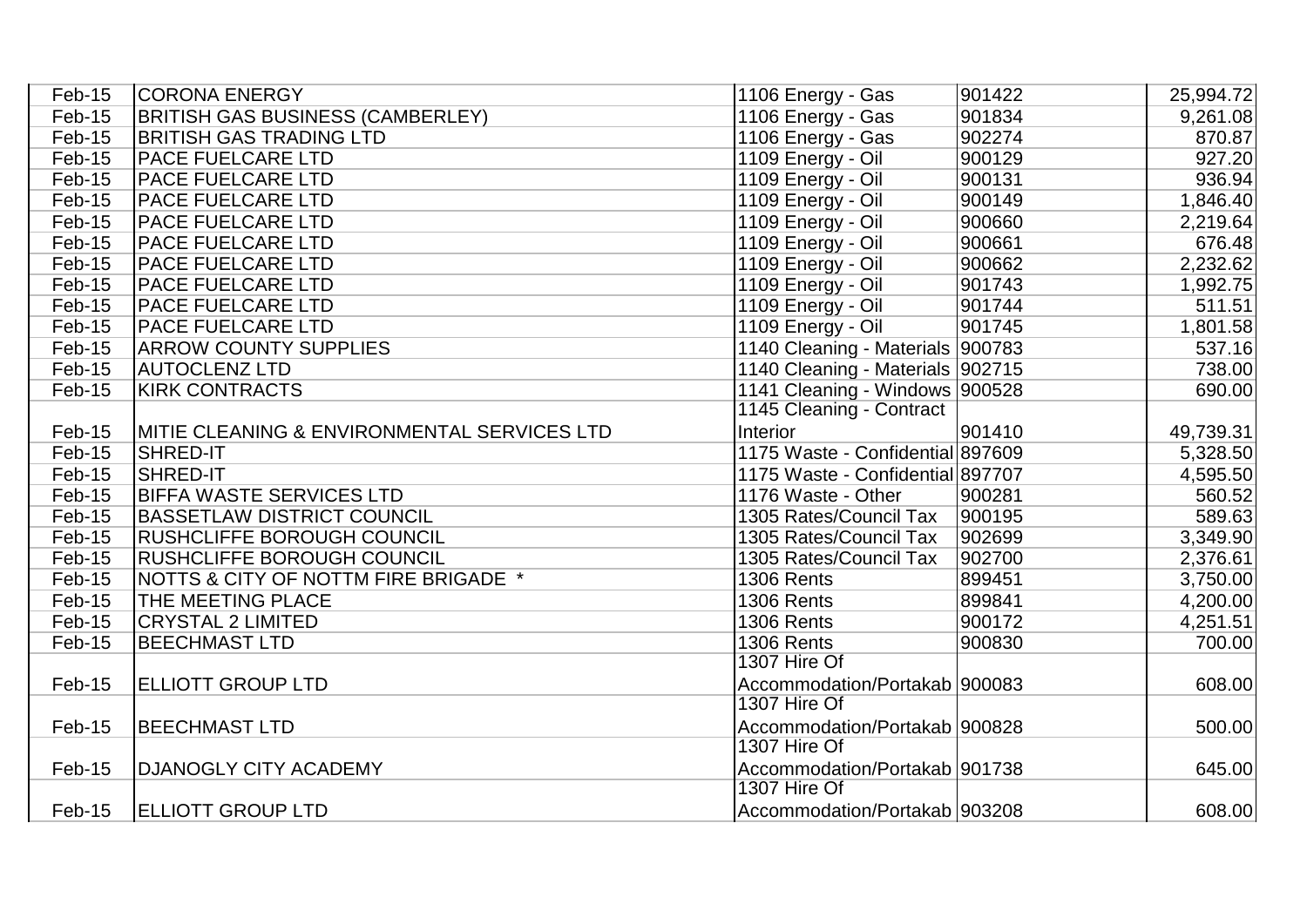|        |                                        | 1310 Car Park Spaces              |        |           |
|--------|----------------------------------------|-----------------------------------|--------|-----------|
| Feb-15 | ISHAKESPEARE STREET INVESTMENT CO LTD  | Rent                              | 900468 | 806.45    |
| Feb-15 | <b>CRYSTAL 2 LIMITED</b>               | 1406 Service Charge               | 900172 | 1,575.34  |
| Feb-15 | <b>SEPURA LTD</b>                      | 2003 Airwave - Repairs            | 900720 | 750.00    |
| Feb-15 | <b>SEPURA LTD</b>                      | 2003 Airwave - Repairs            | 902221 | 675.00    |
| Feb-15 | <b>SEPURA LTD</b>                      | 2003 Airwave - Repairs            | 902222 | 900.00    |
| Feb-15 | <b>SEPURA LTD</b>                      | 2003 Airwave - Repairs            | 902223 | 540.00    |
| Feb-15 | <b>SBL LTD</b>                         | 2006 Ins Call Off Contract 901073 |        | 2,440.78  |
| Feb-15 | <b>SBL LTD</b>                         | 2006 Ins Call Off Contract 901148 |        | 1,213.30  |
| Feb-15 | <b>KELWAY UK LTD</b>                   | 2006 Ins Call Off Contract 901452 |        | 21,761.30 |
| Feb-15 | <b>RICOH UK LTD</b>                    | 2006 Ins Call Off Contract 902447 |        | 9,570.00  |
| Feb-15 | <b>MILLS LTD</b>                       | 2006 Ins Call Off Contract 903022 |        | 970.05    |
| Feb-15 | <b>KELWAY UK LTD</b>                   | 2006 Ins Call Off Contract 903254 |        | 711.42    |
| Feb-15 | <b>KELWAY UK LTD</b>                   | 2006 Ins Call Off Contract 903348 |        | 711.42    |
| Feb-15 | <b>MACOI LIMITED</b>                   | 2011 Furniture                    | 901713 | 1,354.02  |
| Feb-15 | <b>IT4AUTOMATION LTD</b>               | 2014 Data Cards                   | 902720 | 957.00    |
| Feb-15 | <b>JEE LTD</b>                         | 2014 Data Cards                   | 903004 | 1,783.44  |
| Feb-15 | <b>SIGMA SECURITY DEVICES</b>          | 2027 New Equipment                | 900516 | 1,269.95  |
| Feb-15 | <b>BUDDI LIMITED</b>                   | 2027 New Equipment                | 900722 | 800.00    |
| Feb-15 | M99                                    | 2027 New Equipment                | 901460 | 1,089.00  |
| Feb-15 | <b>NIGHTSEARCHER LTD</b>               | 2027 New Equipment                | 901478 | 1,645.28  |
| Feb-15 | WAREHOUSE EXPRESS LTD                  | 2027 New Equipment                | 902252 | 756.00    |
| Feb-15 | <b>REALLY USEFUL PRODUCTS LTD</b>      | 2027 New Equipment                | 902996 | 2,655.18  |
| Feb-15 | <b>ALERE TOXICOLOGY PLC</b>            | 2027 New Equipment                | 903005 | 3,530.00  |
|        |                                        | 2028 Consumable                   |        |           |
| Feb-15 | <b>LEWIS'S MEDICAL SUPPLIES</b>        | Equipment                         | 895985 | 1,067.00  |
|        |                                        | 2028 Consumable                   |        |           |
| Feb-15 | <b>CRACKDOWN DRUG TESTING</b>          | Equipment                         | 900706 | 2,029.50  |
|        |                                        | 2028 Consumable                   |        |           |
| Feb-15 | THE ART DEPARTMENT                     | Equipment                         | 900735 | 680.00    |
|        |                                        | 2028 Consumable                   |        |           |
| Feb-15 | <b>ALERE TOXICOLOGY PLC</b>            | Equipment                         | 900780 | 590.79    |
|        |                                        | 2028 Consumable                   |        |           |
| Feb-15 | <b>G4S MONITORING TECHNOLOGIES LTD</b> | Equipment                         | 900801 | 4,557.40  |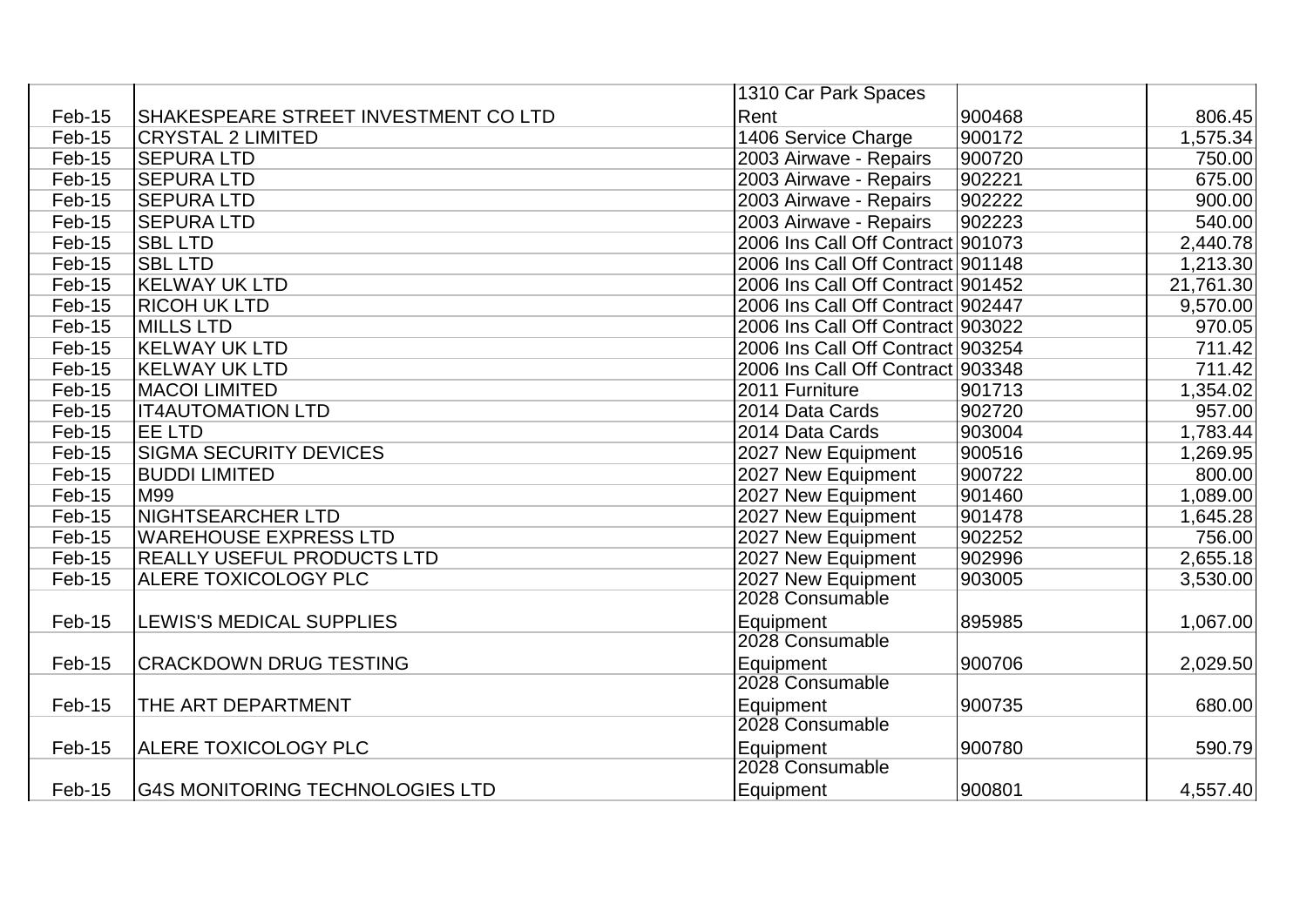|        |                                            | 2028 Consumable      |        |           |
|--------|--------------------------------------------|----------------------|--------|-----------|
| Feb-15 | <b>G4S MONITORING TECHNOLOGIES LTD</b>     | Equipment            | 900802 | 4,000.00  |
|        |                                            | 2028 Consumable      |        |           |
| Feb-15 | <b>GO 2 TELECOM LTD</b>                    | Equipment            | 900809 | 1,527.20  |
|        |                                            | 2028 Consumable      |        |           |
| Feb-15 | <b>NORMANTON SCREENPRINT</b>               | Equipment            | 901061 | 1,900.00  |
|        |                                            | 2028 Consumable      |        |           |
| Feb-15 | MT FOOTBALL IN THE COMMUNITY LTD           | Equipment            | 901425 | 2,100.00  |
|        |                                            | 2028 Consumable      |        |           |
| Feb-15 | MT FOOTBALL IN THE COMMUNITY LTD           | Equipment            | 901427 | 519.00    |
|        |                                            | 2028 Consumable      |        |           |
| Feb-15 | NOTTINGHAMSHIRE COUNTY COUNCIL             | Equipment            | 901428 | 1,800.00  |
|        |                                            | 2028 Consumable      |        |           |
| Feb-15 | NOTTINGHAMSHIRE COUNTY COUNCIL             | Equipment            | 901429 | 850.00    |
|        |                                            | 2028 Consumable      |        |           |
| Feb-15 | <b>CUSTOM FRAMES PICTURE FRAMING LTD</b>   | Equipment            | 902442 | 1,552.58  |
|        |                                            | 2028 Consumable      |        |           |
| Feb-15 | <b>JNE SECURITY LTD</b>                    | Equipment            | 903320 | 1,000.00  |
|        |                                            | 2035 Weapons &       |        |           |
| Feb-15 | <b>PRIMETAKE LTD</b>                       | Ammunition           | 900789 | 3,985.00  |
|        |                                            | 2035 Weapons &       |        |           |
| Feb-15 | <b>TACTICAL SAFETY RESPONSES LTD (TSR)</b> | Ammunition           | 900790 | 10,660.00 |
| Feb-15 | <b>TELEFONICA O2 (UK) LTD</b>              | 2045 Phone Bill      | 900093 | 2,727.64  |
| Feb-15 | TELEFONICA O2 (UK) LTD                     | 2045 Phone Bill      | 900095 | 881.13    |
| Feb-15 | EE LTD                                     | 2051 Mobile Phones   | 902426 | 2,576.88  |
| Feb-15 | PAYPOINT NETWORK LIMITED                   | 2052 Spoc Charges    | 901399 | 1,175.00  |
|        |                                            | 2053 Police National |        |           |
| Feb-15 | <b>VODAFONE</b>                            | Network              | 902232 | 1,776.00  |
|        |                                            | 2053 Police National |        |           |
| Feb-15 | <b>VODAFONE LTD (CIS)</b>                  | <b>Network</b>       | 902388 | 3,575.60  |
|        |                                            | 2057 Network Lines - |        |           |
| Feb-15 | <b>VIRGIN MEDIA BUSINESS *</b>             | Rental               | 900935 | 8,563.96  |
|        |                                            | 2057 Network Lines - |        |           |
| Feb-15 | <b>MLL TELECOM</b>                         | Rental               | 901085 | 7,738.53  |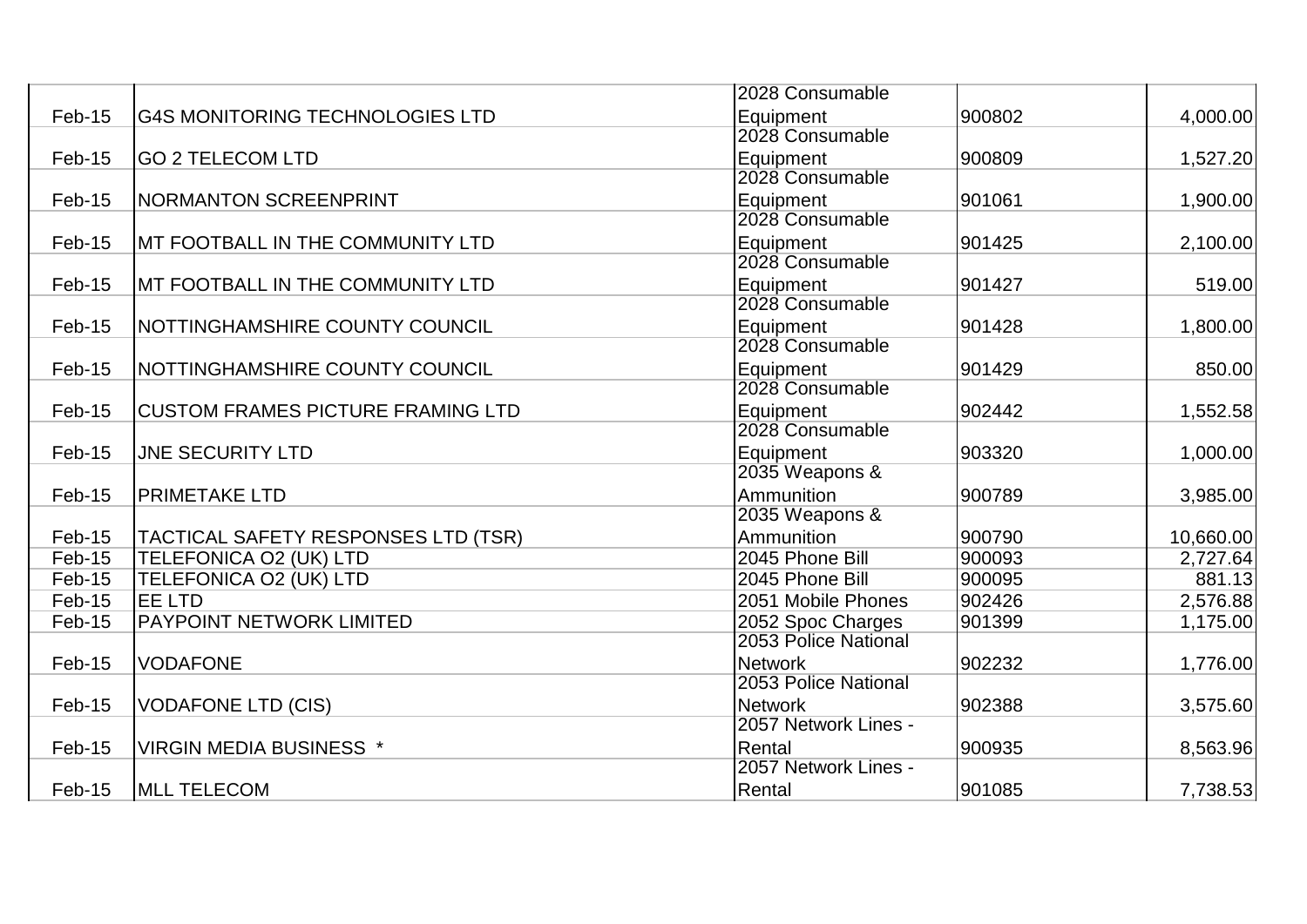|          |                                            | 2057 Network Lines -  |        |            |
|----------|--------------------------------------------|-----------------------|--------|------------|
| Feb-15   | <b>BT PLC</b>                              | Rental                | 902234 | 20,376.60  |
|          |                                            | 2057 Network Lines -  |        |            |
| Feb-15   | <b>VODAFONE LTD (CIS)</b>                  | Rental                | 902598 | 750.70     |
|          |                                            | 2057 Network Lines -  |        |            |
| Feb-15   | <b>BT PLC</b>                              | Rental                | 903431 | 896.11     |
|          |                                            | 2060 Telephone Call   |        |            |
| Feb-15   | <b>VIRGIN MEDIA BUSINESS *</b>             | Charges               | 900935 | 6,371.76   |
|          |                                            | 2060 Telephone Call   |        |            |
| Feb-15   | <b>BT PLC</b>                              | Charges               | 902234 | 755.84     |
| Feb-15   | <b>CIVICA UK LTD</b>                       | 2079 Pnc Charges      | 902206 | 15,929.30  |
| Feb-15   | <b>KELWAY UK LTD</b>                       | 2142 Hardware Support | 900714 | 57,627.48  |
| Feb-15   | <b>SBL LTD</b>                             | 2142 Hardware Support | 901072 | 10,275.80  |
| Feb-15   | <b>BT CONFERENCING *</b>                   | 2142 Hardware Support | 901730 | 40,722.62  |
| Feb-15   | <b>SEPURA LTD</b>                          | 2143 Hardware Repairs | 900437 | 500.00     |
| Feb-15   | <b>CIVICA UK LTD</b>                       | 2143 Hardware Repairs | 901449 | 575.00     |
| Feb-15   | <b>NCC SERVICES LTD</b>                    | 2145 Systems - F.I.D. | 891196 | 600.00     |
| Feb-15   | <b>NCC SERVICES LTD</b>                    | 2145 Systems - F.I.D. | 891199 | 600.00     |
| $Feb-15$ | <b>NCC SERVICES LTD</b>                    | 2145 Systems - F.I.D. | 894835 | 845.00     |
|          |                                            | 2146 Other Systems    |        |            |
| Feb-15   | <b>SOFTCAT LTD</b>                         | Licenses              | 900237 | 7,590.00   |
|          |                                            | 2146 Other Systems    |        |            |
| Feb-15   | NORTHGATE INFORMATION SOLUTIONS UK LTD     | Licenses              | 900727 | 3,500.00   |
|          |                                            | 2146 Other Systems    |        |            |
| Feb-15   | <b>LANNER GROUP LTD</b>                    | Licenses              | 900810 | 6,600.00   |
|          |                                            | 2146 Other Systems    |        |            |
| Feb-15   | POLICE AND CRIME COMMISSIONER FOR CHESHIRE | Licenses              | 901051 | 212,500.00 |
|          |                                            | 2146 Other Systems    |        |            |
| Feb-15   | NORTHGATE INFORMATION SOLUTIONS UK LTD     | Licenses              | 901722 | 1,381.86   |
|          |                                            | 2146 Other Systems    |        |            |
| Feb-15   | NORTHGATE INFORMATION SOLUTIONS UK LTD     | Licenses              | 901739 | 49,673.08  |
|          |                                            | 2146 Other Systems    |        |            |
| Feb-15   | DOCUMATION SOFTWARE LTD                    | Licenses              | 902717 | 24,133.96  |
|          |                                            | 2146 Other Systems    |        |            |
| Feb-15   | STARTRAQ (UK) LTD                          | Licenses              | 902922 | 3,020.51   |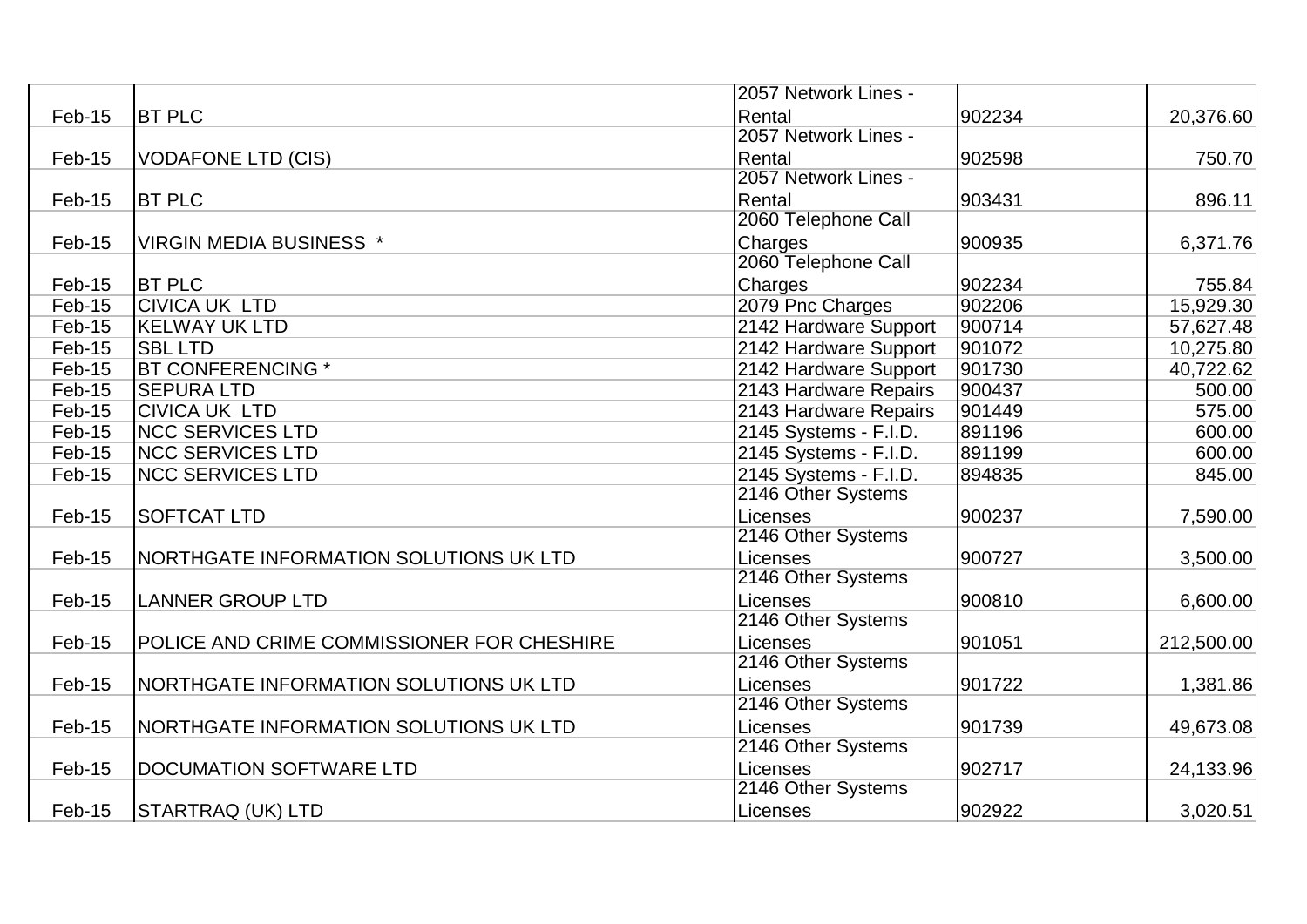|          |                                            | 2152 Systems - Support  |        |           |
|----------|--------------------------------------------|-------------------------|--------|-----------|
| Feb-15   | <b>DISTRACTION AGENCY LIMITED</b>          | Departments             | 900447 | 2,886.67  |
|          |                                            | 2152 Systems - Support  |        |           |
| Feb-15   | <b>IBM UNITED KINGDOM LTD</b>              | Departments             | 902896 | 9,783.53  |
| Feb-15   | <b>COONEEN AT WORK LIMITED</b>             | 2210 Uniform            | 899139 | 21,198.46 |
| $Feb-15$ | <b>COONEEN AT WORK LIMITED</b>             | 2210 Uniform            | 900910 | 833.33    |
| Feb-15   | <b>COONEEN AT WORK LIMITED</b>             | 2210 Uniform            | 901726 | 833.33    |
| Feb-15   | <b>COONEEN AT WORK LIMITED</b>             | 2210 Uniform            | 901727 | 44,428.77 |
|          |                                            | 2234 Print Shop Outside |        |           |
| Feb-15   | <b>CITY PRESS LEEDS LTD</b>                | Work                    | 901708 | 1,105.00  |
|          |                                            | 2234 Print Shop Outside |        |           |
| Feb-15   | <b>CITY PRESS LEEDS LTD</b>                | <b>Work</b>             | 902436 | 1,316.00  |
|          |                                            | 2234 Print Shop Outside |        |           |
| Feb-15   | <b>TINSLEY ROBOR SECURITY</b>              | <b>Work</b>             | 902634 | 1,206.00  |
| Feb-15   | <b>DR RALPH SAMPSON</b>                    | 2314 Medical Referrals  | 899353 | 690.00    |
|          |                                            | 2317 Medical Injury     |        |           |
| Feb-15   | <b>DR RALPH SAMPSON</b>                    | <b>Reviews</b>          | 900681 | 1,550.00  |
|          |                                            | 2317 Medical Injury     |        |           |
| Feb-15   | <b>DR RALPH SAMPSON</b>                    | <b>Reviews</b>          | 900682 | 1,900.00  |
|          |                                            | 2319 Miscellaneous      |        |           |
| Feb-15   | UNIVERSITY OF LEICESTER                    | <b>Medical Fees</b>     | 903047 | 2,510.00  |
| $Feb-15$ | <b>N&amp;R SERVICES</b>                    | 2321 Consultancy Fees   | 900440 | 2,450.00  |
| $Feb-15$ | <b>FBF LTD</b>                             | 2321 Consultancy Fees   | 900507 | 1,200.00  |
| Feb-15   | <b>FBF LTD</b>                             | 2321 Consultancy Fees   | 900508 | 1,500.00  |
| Feb-15   | LARWOOD MANAGEMENT SERVICES LTD            | 2321 Consultancy Fees   | 900512 | 1,500.00  |
| $Feb-15$ | <b>ODYSSEY HR LTD</b>                      | 2321 Consultancy Fees   | 900525 | 3,850.00  |
| Feb-15   | <b>ORRELL ASSOCIATES LTD</b>               | 2321 Consultancy Fees   | 900665 | 4,210.80  |
| Feb-15   | <b>ORRELL ASSOCIATES LTD</b>               | 2321 Consultancy Fees   | 900666 | 1,067.05  |
| $Feb-15$ | METHODS PROFESSIONAL SERVICES LTD          | 2321 Consultancy Fees   | 900786 | 8,000.00  |
| Feb-15   | <b>APD COMMUNICATIONS LTD</b>              | 2321 Consultancy Fees   | 900807 | 600.00    |
| Feb-15   | <b>BLAZIE</b>                              | 2321 Consultancy Fees   | 900880 | 5,200.00  |
| $Feb-15$ | LARWOOD MANAGEMENT SERVICES LTD            | 2321 Consultancy Fees   | 901145 | 1,200.00  |
| Feb-15   | METHODS PROFESSIONAL SERVICES LTD          | 2321 Consultancy Fees   | 901146 | 15,000.00 |
| Feb-15   | <b>CARIKUBE LTD</b>                        | 2321 Consultancy Fees   | 901443 | 2,100.00  |
| Feb-15   | POLICE AND CRIME COMMISSIONER FOR CHESHIRE | 2321 Consultancy Fees   | 901476 | 10,419.09 |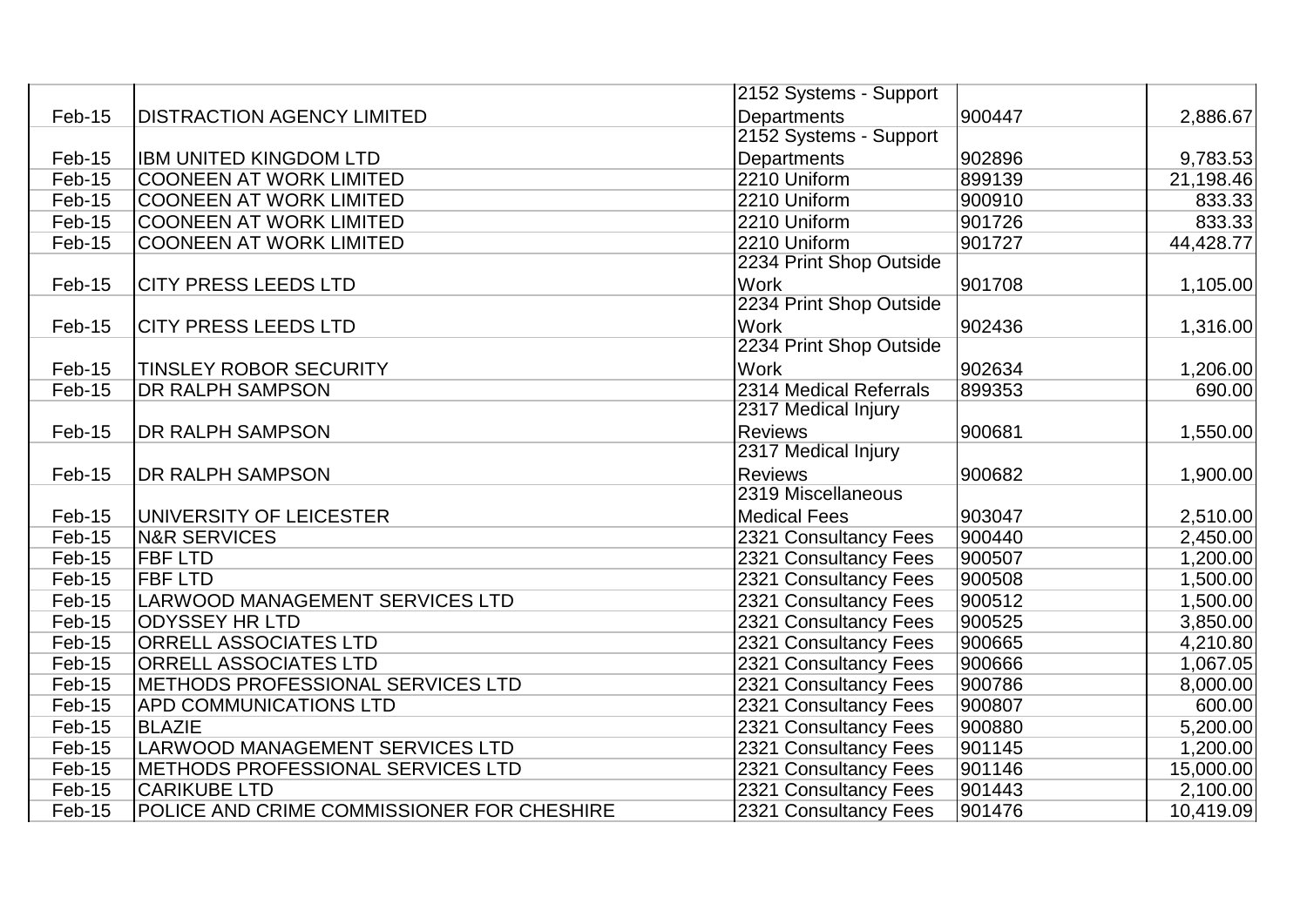| Feb-15 | <b>IFBF LTD</b>                             | 2321 Consultancy Fees     | 901710 | 1,500.00  |
|--------|---------------------------------------------|---------------------------|--------|-----------|
| Feb-15 | <b>LARWOOD MANAGEMENT SERVICES LTD</b>      | 2321 Consultancy Fees     | 902444 | 1,500.00  |
| Feb-15 | METHODS PROFESSIONAL SERVICES LTD           | 2321 Consultancy Fees     | 902445 | 4,000.00  |
| Feb-15 | <b>MERCER RICHARDSON &amp; PARTNERS LTD</b> | 2321 Consultancy Fees     | 902643 | 16,149.00 |
| Feb-15 | POLICE AND CRIME COMMISSIONER FOR CHESHIRE  | 2321 Consultancy Fees     | 902650 | 3,397.02  |
| Feb-15 | <b>FBF LTD</b>                              | 2321 Consultancy Fees     | 903013 | 1,500.00  |
| Feb-15 | <b>FBF LTD</b>                              | 2321 Consultancy Fees     | 903014 | 1,350.00  |
| Feb-15 | LARWOOD MANAGEMENT SERVICES LTD             | 2321 Consultancy Fees     | 903020 | 1,200.00  |
|        |                                             | 2336 Support - Security & |        |           |
| Feb-15 | <b>PRIMETAKE LTD</b>                        | Equipment                 | 902219 | 911.20    |
|        |                                             | 2336 Support - Security & |        |           |
| Feb-15 | <b>LINK LOCKERS</b>                         | Equipment                 | 903406 | 1,254.50  |
| Feb-15 | <b>VPS (UK) LIMITED</b>                     | 2342 Boarding Up Costs    | 901134 | 664.00    |
| Feb-15 | <b>GRG PUBLIC RESOURCES LTD</b>             | 2342 Boarding Up Costs    | 902667 | 600.00    |
|        |                                             | 2345 Road & Pathway       |        |           |
| Feb-15 | <b>BEECHMAST LTD</b>                        | Gritting                  | 900832 | 1,760.00  |
|        |                                             | 2345 Road & Pathway       |        |           |
| Feb-15 | <b>BEECHMAST LTD</b>                        | Gritting                  | 900833 | 2,640.00  |
| Feb-15 | <b>LGC LTD</b>                              | 2352 Dna Cj Sample        | 901172 | 14,461.98 |
| Feb-15 | <b>ORCHID CELLMARK LTD</b>                  | 2352 Dna Cj Sample        | 902164 | 10,657.50 |
| Feb-15 | <b>ORCHID CELLMARK LTD</b>                  | 2352 Dna Cj Sample        | 902165 | 2,420.00  |
| Feb-15 | <b>ORCHID CELLMARK LTD</b>                  | 2352 Dna Cj Sample        | 902171 | 500.00    |
| Feb-15 | <b>ORCHID CELLMARK LTD</b>                  | 2352 Dna Cj Sample        | 902177 | 1,030.00  |
| Feb-15 | <b>ORCHID CELLMARK LTD</b>                  | 2352 Dna Cj Sample        | 902179 | 1,470.00  |
| Feb-15 | <b>ORCHID CELLMARK LTD</b>                  | 2352 Dna Cj Sample        | 902181 | 600.00    |
| Feb-15 | <b>WA PRODUCTS</b>                          | 2352 Dna Cj Sample        | 902741 | 1,600.00  |
|        |                                             | 2355 Forensic Science     |        |           |
| Feb-15 | <b>LGC LTD</b>                              | Charges                   | 900692 | 833.00    |
|        |                                             | 2355 Forensic Science     |        |           |
| Feb-15 | <b>LGC LTD</b>                              | Charges                   | 901174 | 2,707.22  |
|        |                                             | 2355 Forensic Science     |        |           |
| Feb-15 | <b>ENVIRONMENTAL SCIENTIFICS GROUP LTD</b>  | Charges                   | 901408 | 1,879.16  |
|        |                                             | 2355 Forensic Science     |        |           |
| Feb-15 | ENVIRONMENTAL SCIENTIFICS GROUP LTD         | Charges                   | 901409 | 3,535.96  |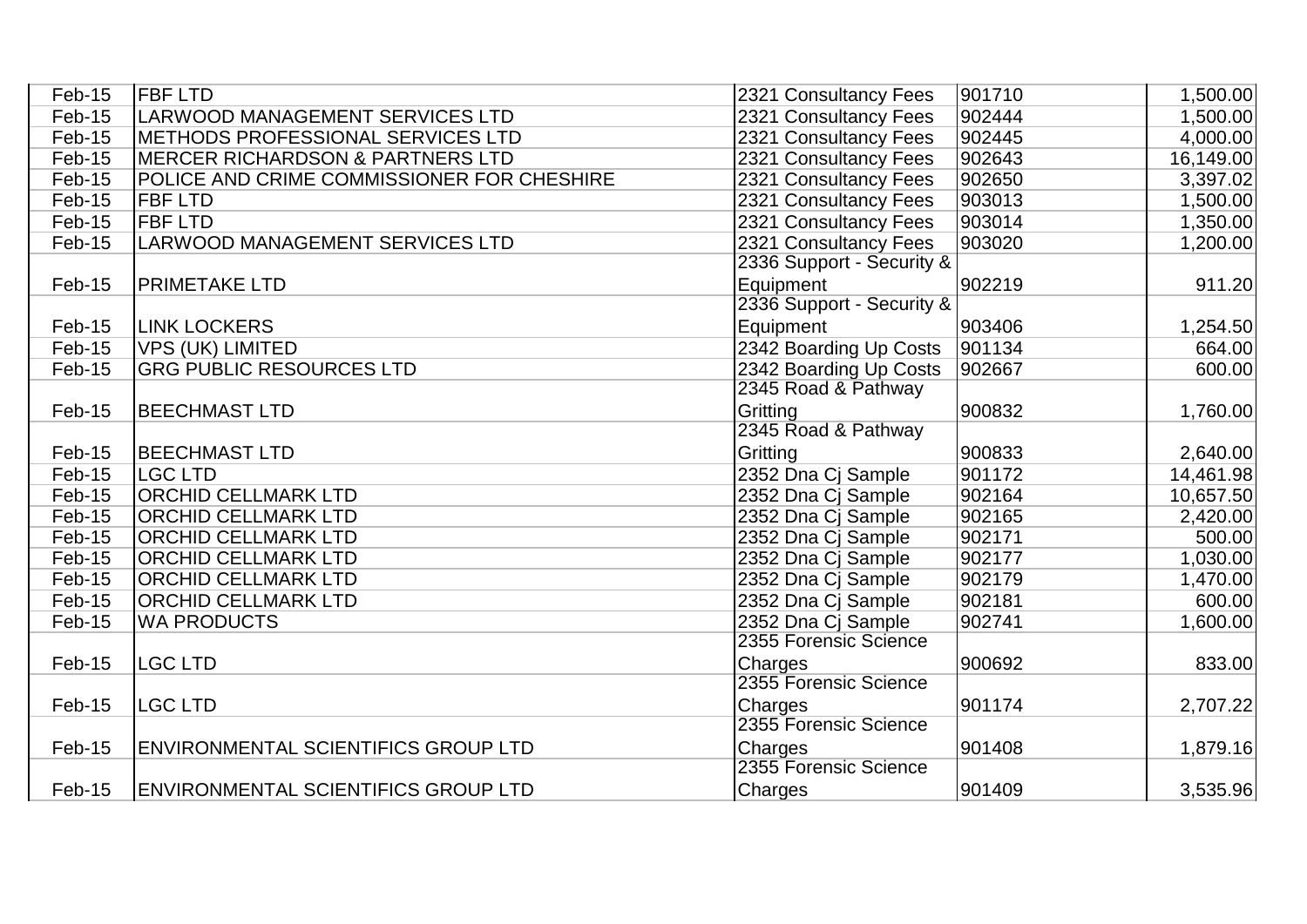|          |                                            | 2355 Forensic Science   |        |            |
|----------|--------------------------------------------|-------------------------|--------|------------|
| Feb-15   | <b>KEY FORENSIC SERVICES LTD</b>           | Charges                 | 901731 | 7,768.06   |
|          |                                            | 2355 Forensic Science   |        |            |
| Feb-15   | <b>KEY FORENSIC SERVICES LTD</b>           | Charges                 | 901732 | 551.35     |
|          |                                            | 2355 Forensic Science   |        |            |
| Feb-15   | <b>KEY FORENSIC SERVICES LTD</b>           | <b>Charges</b>          | 901733 | 1,179.14   |
|          |                                            | 2355 Forensic Science   |        |            |
| Feb-15   | <b>KEY FORENSIC SERVICES LTD</b>           | Charges                 | 901734 | 2,805.96   |
|          |                                            | 2355 Forensic Science   |        |            |
| Feb-15   | <b>KEY FORENSIC SERVICES LTD</b>           | Charges                 | 901735 | 3,465.00   |
|          |                                            | 2355 Forensic Science   |        |            |
| Feb-15   | <b>LGC LTD</b>                             | Charges                 | 902258 | 992.35     |
|          |                                            | 2355 Forensic Science   |        |            |
| Feb-15   | <b>ENVIRONMENTAL SCIENTIFICS GROUP LTD</b> | Charges                 | 902753 | 3,222.04   |
|          |                                            | 2378 Police Surgeon     |        |            |
| Feb-15   | <b>G4S FORENSIC MEDICAL SERVICES LTD</b>   | <b>Fixed Fee</b>        | 900451 | 104,470.50 |
| Feb-15   | ANGLO AMERICAN FILMING VEHICLES LTD        | 3006 Hire Of Vehicles   | 898748 | 535.55     |
| Feb-15   | <b>ANGLO AMERICAN FILMING VEHICLES LTD</b> | 3006 Hire Of Vehicles   | 900948 | 726.77     |
| Feb-15   | <b>ANGLO AMERICAN FILMING VEHICLES LTD</b> | 3006 Hire Of Vehicles   | 900949 | 706.13     |
| Feb-15   | <b>ANGLO AMERICAN FILMING VEHICLES LTD</b> | 3006 Hire Of Vehicles   | 901050 | 6,346.61   |
| Feb-15   | ANGLO AMERICAN FILMING VEHICLES LTD        | 3006 Hire Of Vehicles   | 901126 | 1,504.35   |
| Feb-15   | <b>ANGLO AMERICAN FILMING VEHICLES LTD</b> | 3006 Hire Of Vehicles   | 901127 | 1,478.71   |
| Feb-15   | <b>CAPITA BUSINESS TRAVEL</b>              | 3020 Train Fares -      | 900235 | 6,205.80   |
|          |                                            | 3205 Petrol Invoices To |        |            |
| Feb-15   | <b>EMO OIL LTD</b>                         | Be Recharge             | 900708 | 1,720.40   |
| Feb-15   | POST OFFICE LTD                            | 3220 Vehicle Licenses   | 900616 | 2,505.00   |
|          |                                            | 3230 Diesel Invoices To |        |            |
| Feb-15   | <b>HALL FUELS</b>                          | <b>Be Recharge</b>      | 899386 | 3,606.80   |
|          |                                            | 3230 Diesel Invoices To |        |            |
| Feb-15   | <b>HALL FUELS</b>                          | Be Recharge             | 900058 | 13,206.00  |
|          |                                            | 3230 Diesel Invoices To |        |            |
| Feb-15   | <b>HALL FUELS</b>                          | Be Recharge             | 900137 | 3,561.60   |
|          |                                            | 3230 Diesel Invoices To |        |            |
| $Feb-15$ | <b>HALL FUELS</b>                          | <b>Be Recharge</b>      | 901056 | 15,903.00  |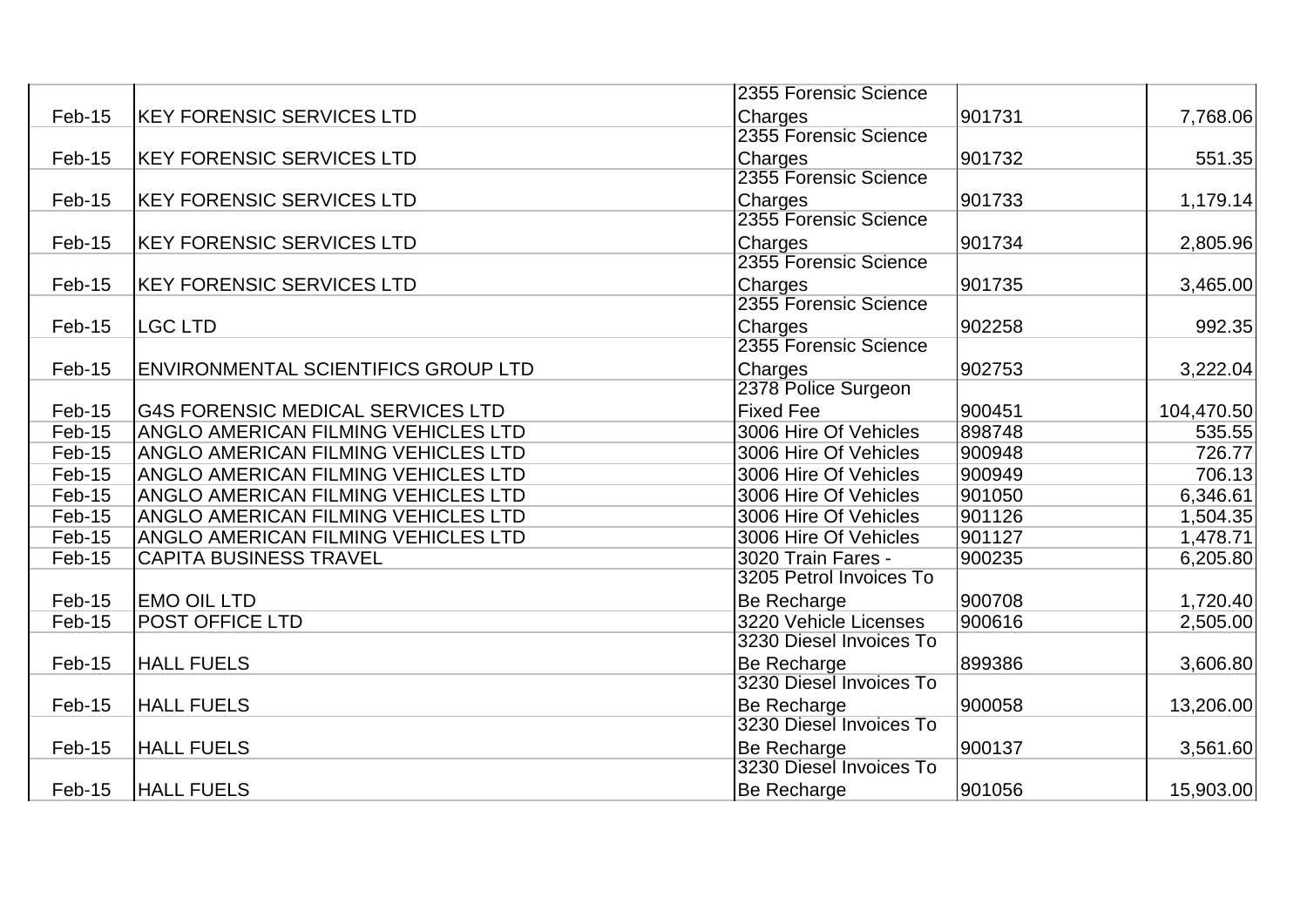|        |                                         | 3230 Diesel Invoices To       |        |           |
|--------|-----------------------------------------|-------------------------------|--------|-----------|
| Feb-15 | <b>HALL FUELS</b>                       | Be Recharge                   | 901852 | 5,516.72  |
|        |                                         | 3417 Routine Maint - Non      |        |           |
| Feb-15 | <b>MERTRUX</b>                          | <b>Drive Slot</b>             | 901836 | 657.48    |
|        |                                         | 3510 Cycles Purchases &       |        |           |
| Feb-15 | <b>HALFORDS LTD</b>                     | Maint                         | 894695 | 508.06    |
| Feb-15 | <b>RECOVERY MANAGEMENT SERVICES LTD</b> | 3516 Vehicle Recovery         | 902664 | 3,320.00  |
|        |                                         | 3525 Pence Per Mile           |        |           |
| Feb-15 | <b>VENSON NOTTS LTD</b>                 | Charge                        | 901402 | 2,520.83  |
| Feb-15 | <b>LYRECOUK</b>                         | 4006 Printing &               | 900936 | 952.77    |
| Feb-15 | <b>LYRECOUK</b>                         | 4006 Printing &               | 901058 | 571.11    |
| Feb-15 | <b>LYRECO UK</b>                        | 4006 Printing &               | 902389 | 2,340.70  |
|        |                                         | 4016 Photocopying -           |        |           |
| Feb-15 | <b>XEROX UK LTD</b>                     | <b>Copy Charges</b>           | 902651 | 2,224.20  |
| Feb-15 | <b>ROYAL MAIL GROUP LTD</b>             | 4026 Postage                  | 900239 | 2,306.37  |
| Feb-15 | <b>ROYAL MAIL GROUP LTD</b>             | 4026 Postage                  | 900919 | 2,059.05  |
| Feb-15 | <b>INEOPOST FINANCE LTD</b>             | 4026 Postage                  | 901175 | 682.48    |
| Feb-15 | <b>ROYAL MAIL GROUP LTD</b>             | 4026 Postage                  | 902168 | 1,699.47  |
| Feb-15 | <b>ROYAL MAIL GROUP LTD</b>             | 4026 Postage                  | 902757 | 2,314.68  |
|        |                                         | 4031 Dev                      |        |           |
| Feb-15 | <b>CIPFA BUSINESS</b>                   | <b>Books/Publications Etc</b> | 901707 | 830.00    |
| Feb-15 | <b>BETTER TIMES LTD</b>                 | 4035 Publicity                | 900815 | 4,650.00  |
| Feb-15 | <b>BETTER TIMES LTD</b>                 | 4035 Publicity                | 901161 | 5,384.00  |
| Feb-15 | NOTTINGHAMSHIRE COUNTY COUNCIL          | 4035 Publicity                | 902413 | 1,120.00  |
| Feb-15 | THE ALBERT HALL (NOTTINGHAM) LTD        | 4035 Publicity                | 902672 | 2,208.42  |
| Feb-15 | <b>IMPRINT</b>                          | 4035 Publicity                | 902719 | 834.85    |
| Feb-15 | <b>BETTER TIMES LTD</b>                 | 4035 Publicity                | 902917 | 5,194.75  |
| Feb-15 | <b>OPINION RESEARCH SERVICES</b>        | 4035 Publicity                | 902920 | 10,265.40 |
| Feb-15 | <b>SHOWSTOPPERS LTD</b>                 | 4035 Publicity                | 903015 | 1,404.17  |
| Feb-15 | <b>NLA MEDIA ACCESS LTD</b>             | 4035 Publicity                | 903209 | 1,608.00  |
| Feb-15 | <b>ARCOLTD</b>                          | 4040 Health & Safety          | 900121 | 672.00    |
| Feb-15 | <b>MACOI LIMITED</b>                    | 4040 Health & Safety          | 900220 | 543.29    |
| Feb-15 | <b>BACK CARE SOLUTIONS LTD</b>          | 4040 Health & Safety          | 900879 | 648.00    |
|        |                                         | 4041 Investigative            |        |           |
| Feb-15 | <b>WELTON CONSULTANTS</b>               | <b>Searches</b>               | 900745 | 1,000.00  |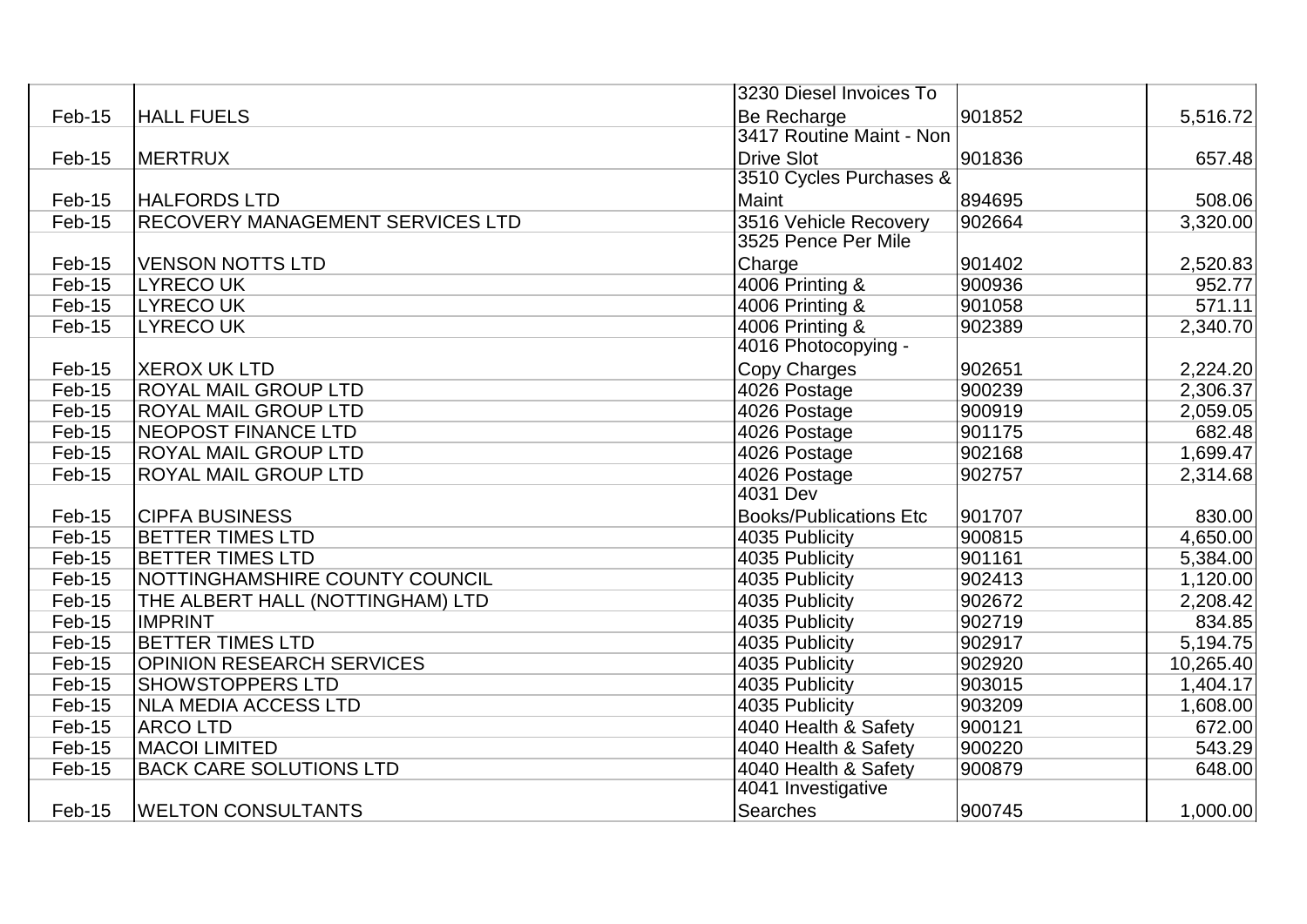|        |                                               | 4041 Investigative              |        |           |
|--------|-----------------------------------------------|---------------------------------|--------|-----------|
| Feb-15 | <b>FOREIGN &amp; COMMONWEALTH OFFICE</b>      | Searches                        | 902726 | 900.00    |
|        |                                               | 4042 Victim And Witness         |        |           |
| Feb-15 | <b>ACPO SECURED BY DESIGN</b>                 | <b>Alarms</b>                   | 900878 | 574.50    |
|        |                                               | 4042 Victim And Witness         |        |           |
| Feb-15 | NATIONAL MONITORING                           | <b>Alarms</b>                   | 900914 | 12,375.22 |
| Feb-15 | HM COURTS & TRIBUNALS SERVICE                 | 4043 Fines And Penalties 902638 |        | 1,845.00  |
|        |                                               | 4100 Hotel Accomm -             |        |           |
| Feb-15 | <b>COLLEGE OF POLICING LTD</b>                | General                         | 900517 | 780.00    |
|        |                                               | 4100 Hotel Accomm -             |        |           |
| Feb-15 | <b>COLLEGE OF POLICING LTD</b>                | General                         | 901149 | 570.00    |
|        |                                               | 4100 Hotel Accomm -             |        |           |
| Feb-15 | <b>CAPITA BUSINESS TRAVEL</b>                 | General                         | 902456 | 1,564.37  |
|        |                                               | 4102 Hotel Accomm -             |        |           |
| Feb-15 | <b>CAPITA BUSINESS TRAVEL</b>                 | Course                          | 902456 | 3,319.59  |
|        |                                               | 4102 Hotel Accomm -             |        |           |
| Feb-15 | <b>PARK INN BY RADISON BEDFORD</b>            | Course                          | 903188 | 950.00    |
| Feb-15 | <b>COLLEGE OF POLICING LTD</b>                | 4120 Conference Exps            | 900076 | 1,723.30  |
| Feb-15 | <b>MOTOR ACCIDENT PROTECTION SERVICES LTD</b> | 4215 Transport Insurance 902422 |        | 2,991.30  |
|        |                                               | 4305 Financial Services -       |        |           |
| Feb-15 | NOTTINGHAMSHIRE COUNTY COUNCIL                | Cont Out                        | 899532 | 90,270.00 |
|        |                                               | 4305 Financial Services -       |        |           |
| Feb-15 | <b>MOUCHEL SHARED SERVICES</b>                | Cont Out                        | 900178 | 3,682.80  |
|        |                                               | 4305 Financial Services -       |        |           |
| Feb-15 | <b>MOUCHEL SHARED SERVICES</b>                | Cont Out                        | 900873 | 8,525.00  |
|        |                                               | 4305 Financial Services -       |        |           |
| Feb-15 | NOTTINGHAMSHIRE COUNTY COUNCIL                | Cont Out                        | 902428 | 30,401.31 |
| Feb-15 | <b>IRON MOUNTAIN (UK) LTD</b>                 | 4330 Document Storage           | 900454 | 3,044.63  |
|        |                                               | 4347 Grant Payments To          |        |           |
| Feb-15 | NOTTINGHAM RAPE CRISIS CENTRE                 | 3rd Parties                     | 900464 | 23,866.00 |
|        |                                               | 4347 Grant Payments To          |        |           |
| Feb-15 | <b>WOMENS AID INTEGRATED SERVICES</b>         | 3rd Parties                     | 900470 | 31,600.00 |
|        |                                               | 4347 Grant Payments To          |        |           |
| Feb-15 | <b>MOJATU FOUNDATION</b>                      | 3rd Parties                     | 903402 | 1,143.50  |
| Feb-15 | <b>KPMG</b>                                   | 4420 External Audit Fees 902670 |        | 2,394.00  |